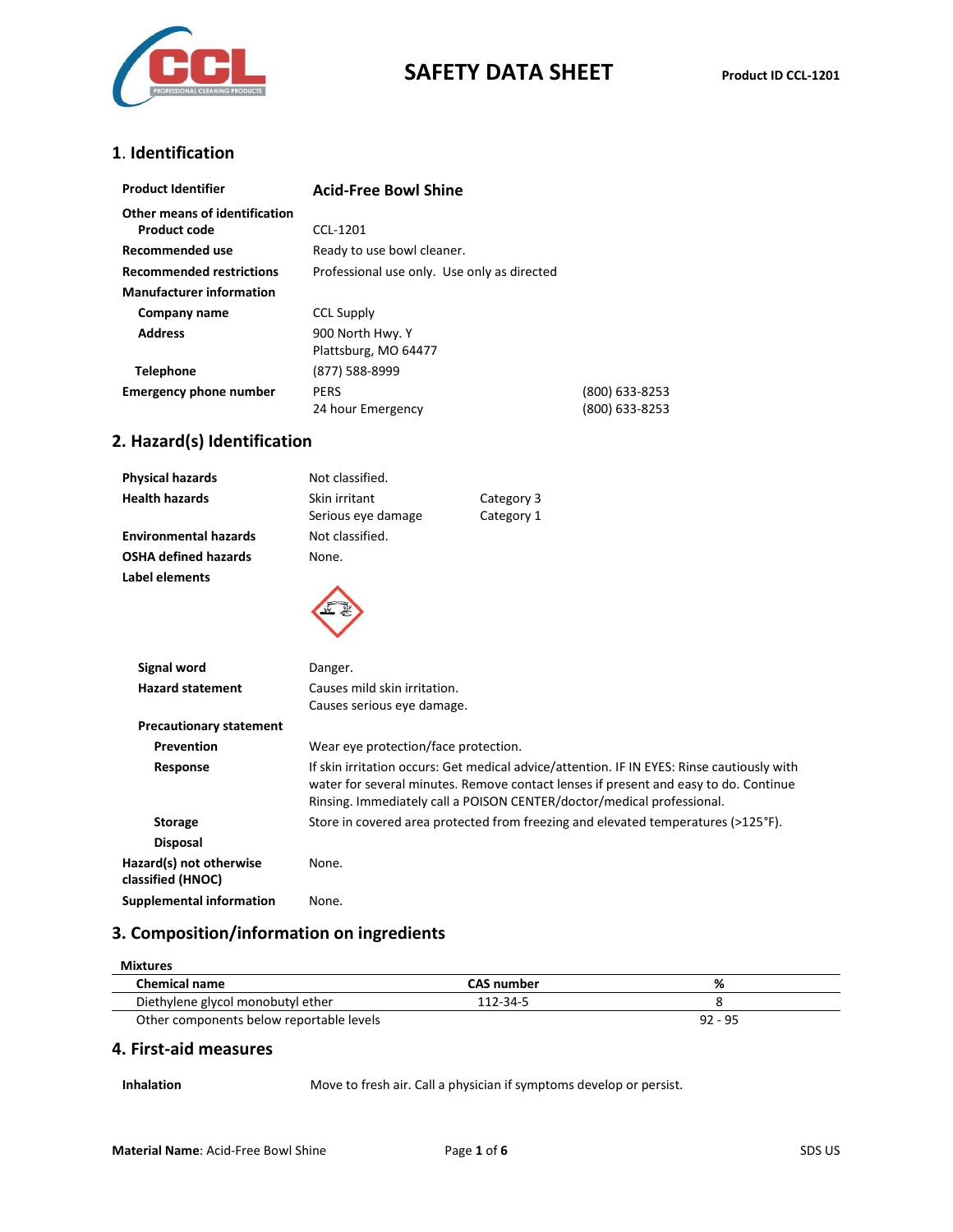

# **SAFETY DATA SHEET Product ID CCL-1201**

| Skin contact                                                                 | Remove contaminated clothing immediately and wash skin with soap and water. In case of<br>eczema or other skin disorders: Seek medical attention and take along these instructions. |
|------------------------------------------------------------------------------|-------------------------------------------------------------------------------------------------------------------------------------------------------------------------------------|
| Eye contact                                                                  | Rinse with water for at least 15 minutes. Remove contact lenses if present and easy to do<br>so. Immediately call a physician or transport to hospital.                             |
| Ingestion                                                                    | Rinse mouth. Get medical attention immediately. Do not induce vomiting.                                                                                                             |
| <b>Most important</b><br>symptoms/effects, acute and<br>delayed              | Dermatitis. Rash. May cause an allergic skin reaction.                                                                                                                              |
| Indication of immediate<br>medical attention and<br>special treatment needed | Provide general support measures and treat symptomatically. Keep victim under<br>observation. Symptoms may be delayed.                                                              |
| <b>General information</b>                                                   | Ensure that medical personnel are aware of the material(s) involved, and take precautions<br>to protect themselves.                                                                 |

# **5. Fire-fighting measures**

| Suitable extinguishing media                                        | Water fog. Foam. Dry chemical powder. Carbon dioxide $(CO2)$                                     |
|---------------------------------------------------------------------|--------------------------------------------------------------------------------------------------|
| Unsuitable extinguishing<br>media                                   | Do not use water jet as an extinguisher, as this will spread the fire.                           |
| Specific hazards arising from<br>the chemical                       | During fire, gases hazardous to health may be formed.                                            |
| Special protective equipment<br>and precautions for<br>firefighters | Self-contained breathing apparatus and full protecting clothing must be worn in case of<br>fire. |
| <b>Fire-fighting</b><br>equipment/instructions                      | Move containers from fire area if you can do so without risk.                                    |
| <b>Specific methods</b>                                             | Use standard firefighting procedures and consider the hazards of other involved materials.       |
| <b>General fire hazards</b>                                         | No unusual fire or explosion hazards noted.                                                      |

## **6. Accidental release measures**

| Personal precautions,<br>protective equipment and<br>emergency procedures | Keep unnecessary personnel away. Keep people away from and upwind of spill/leak. Keep<br>out of low areas. Wear appropriate protective equipment and clothing during clean-up.<br>Avoid inhalation of vapors or mists. Do not touch damaged containers or spilled materials<br>unless wearing appropriate protective clothing. Ensure adequate ventilation. Local<br>authorities should be advised if significant spillages cannot be contained. For personal<br>protection, see section 8 of the SDS. |
|---------------------------------------------------------------------------|--------------------------------------------------------------------------------------------------------------------------------------------------------------------------------------------------------------------------------------------------------------------------------------------------------------------------------------------------------------------------------------------------------------------------------------------------------------------------------------------------------|
| <b>Methods and materials for</b><br>containment and cleaning up           | This product is miscible in water.                                                                                                                                                                                                                                                                                                                                                                                                                                                                     |
|                                                                           | Large spills: Stop the flow of material, if this is without risk. Dike the spilled material, where<br>this is possible. Cover with plastic sheet to prevent spreading. Absorb in vermiculite, dry<br>sand or earth and place into containers. Prevent entry into waterways, sewer, basements<br>or confined areas. Following product recovery, flush area with water.                                                                                                                                  |
|                                                                           | Small spills: Wipe up with absorbent material (e.g. cloth, fleece). Clean surface thoroughly<br>to remove residual contamination.                                                                                                                                                                                                                                                                                                                                                                      |
|                                                                           | Never return spills to original container for re-use. For waste disposal, see section 13 of the<br>SDS.                                                                                                                                                                                                                                                                                                                                                                                                |
| <b>Environmental precautions</b>                                          | Avoid discharge into areas not consistent with package labeling.                                                                                                                                                                                                                                                                                                                                                                                                                                       |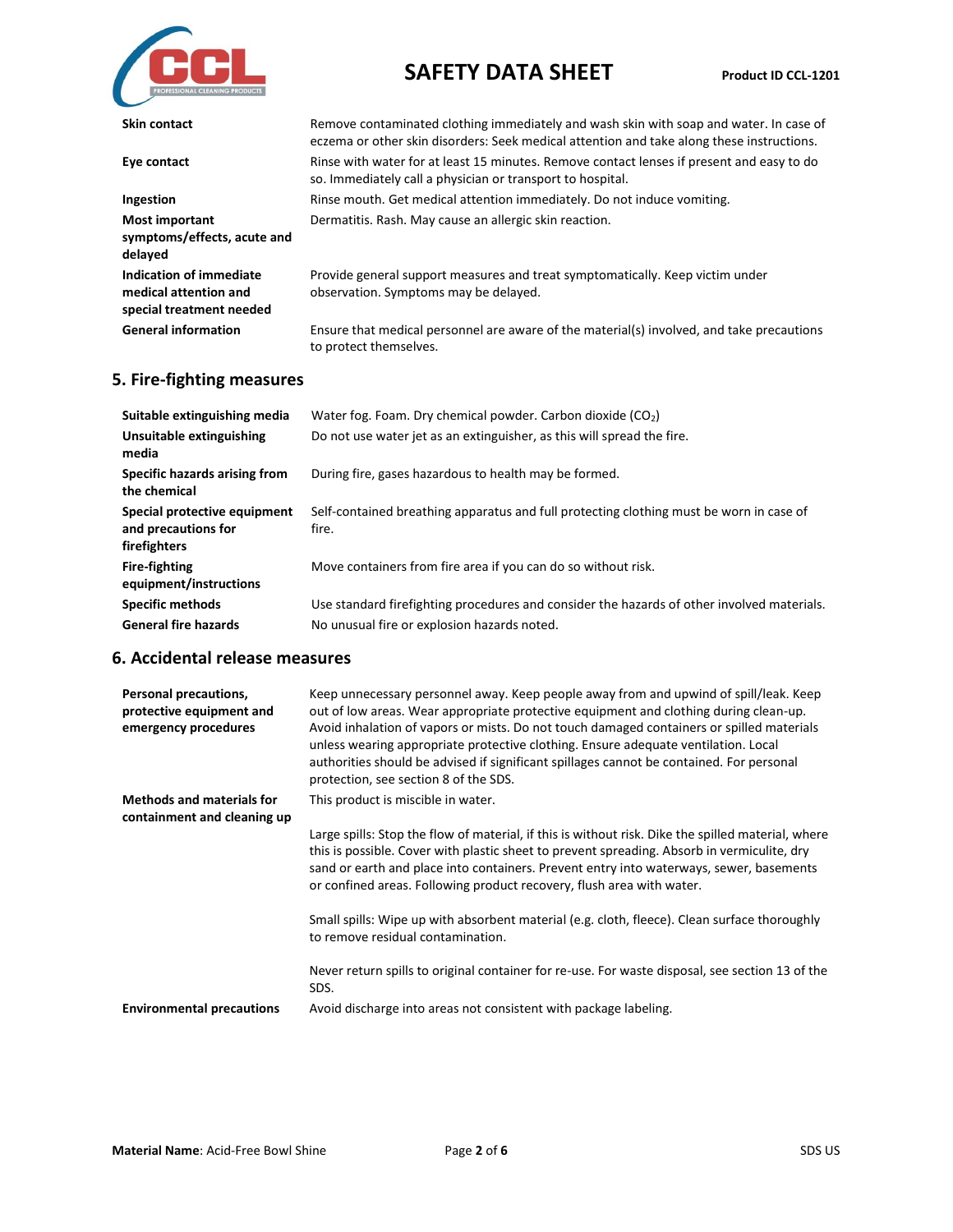

# **SAFETY DATA SHEET Product ID CCL-1201**

# **7. Handling and storage**

| <b>Precautions for safe handling</b>                               | Avoid breathing mist or vapor. Avoid contact with eyes, skin, and clothing. Avoid prolonged<br>exposure. Provide adequate ventilation. Wear appropriate personal protective equipment.<br>Observe good industrial hygiene practices. |
|--------------------------------------------------------------------|--------------------------------------------------------------------------------------------------------------------------------------------------------------------------------------------------------------------------------------|
| Conditions for safe storage,<br>including any<br>incompatibilities | Store in original tightly closed container. Store away from incompatible materials (see<br>section 10 of the Safety Data Sheet).                                                                                                     |

## **8. Exposure controls/personal protection**

| <b>Occupational exposure limits</b>        | Not classified.                                                                                                                                                                                                                                                                                                                                                                                                                    |
|--------------------------------------------|------------------------------------------------------------------------------------------------------------------------------------------------------------------------------------------------------------------------------------------------------------------------------------------------------------------------------------------------------------------------------------------------------------------------------------|
| <b>Biological limit values</b>             | Not classified.                                                                                                                                                                                                                                                                                                                                                                                                                    |
| <b>Appropriate engineering</b><br>controls | Good general ventilation (typically 10 air changes per hour) should be used. Ventilation<br>rates should be matched to conditions. If applicable, use process enclosures, local exhaust<br>ventilation, or other engineering controls to maintain airborne levels to an acceptable<br>level. It is recommended that users of this product perform a risk assessment to determine<br>the appropriate personal protective equipment. |
|                                            | Individual protection measures, such as personal protective equipment                                                                                                                                                                                                                                                                                                                                                              |
| Eye/face protection                        | Avoid contact with eyes. Wear safety glasses with side shields (or goggles).                                                                                                                                                                                                                                                                                                                                                       |
| Skin protection                            |                                                                                                                                                                                                                                                                                                                                                                                                                                    |
| Hand protection                            | Wear appropriate chemical resistant gloves.                                                                                                                                                                                                                                                                                                                                                                                        |
| Other                                      | Wear appropriate chemical resistant clothing. Use of an impervious apron is<br>recommended.                                                                                                                                                                                                                                                                                                                                        |
| <b>Respiratory protection</b>              | In case of insufficient ventilation, wear suitable respiratory equipment.                                                                                                                                                                                                                                                                                                                                                          |
| <b>Thermal hazards</b>                     | Wear appropriate thermal protective clothing, when necessary.                                                                                                                                                                                                                                                                                                                                                                      |
| <b>General hygiene</b><br>considerations   | When using do not smoke or use chewing tobacco. Always observe good personal hygiene<br>measures, such as washing after handling the material and before eating, drinking, and/or<br>smoking. Routinely wash work clothing and protective equipment to remove contaminants.<br>Contaminated work clothing should not be allowed out of the workplace.                                                                              |

# **9. Physical and chemical properties**

| Appearance                 |                            |
|----------------------------|----------------------------|
| <b>Physical State</b>      | Liquid.                    |
| Color                      | Blue.                      |
| Odor                       | Fresh.                     |
| <b>Odor threshold</b>      | Not available.             |
| рH                         | 12-12.5                    |
| Melting/freezing point     | 32°F (0°C) estimated.      |
| Initial boiling point and  | >212°F (>100°C) estimated. |
| boiling range              |                            |
| Flash point                | >212°F (>100°C) estimated. |
| <b>Evaporation rate</b>    | Not available.             |
| Flammability               | Not available.             |
| <b>Flammability Limits</b> |                            |
| Upper                      | Not available.             |
| Lower                      | Not available.             |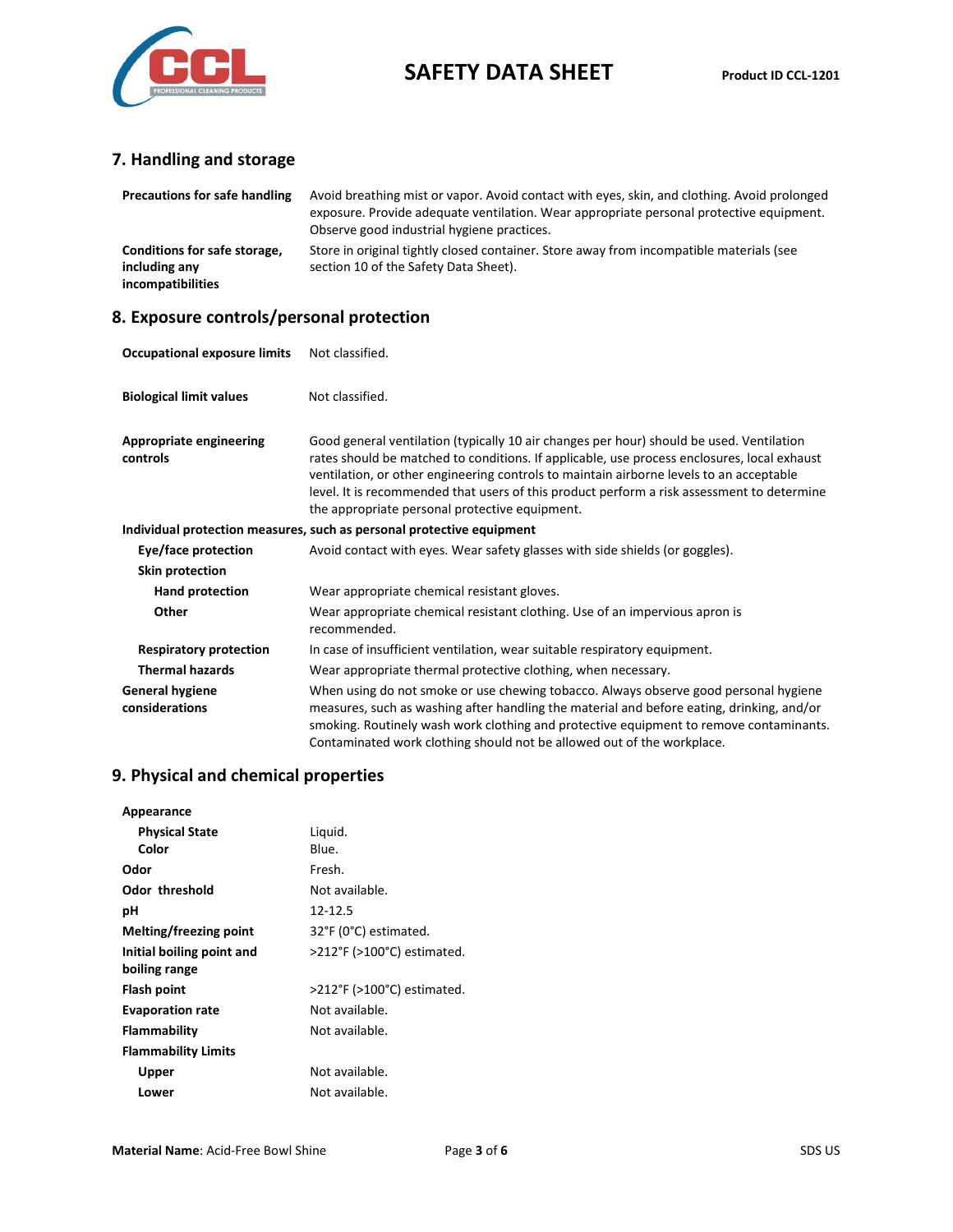

| Vapor pressure                                    | Not available. |
|---------------------------------------------------|----------------|
| Vapor density                                     | Not available. |
| Specific gravity (water=1)                        | 1.01           |
| Solubility in water                               | Soluble.       |
| <b>Partition coefficient</b><br>(n-octanol/water) | Not available. |
| <b>Auto-ignition temperature</b>                  | Not available. |
| <b>Decomposition temperature</b>                  | Not available. |
| Viscosity                                         | Not available. |

# **10. Stability and reactivity**

| Reactivity                                   | This product is stable and non-reactive under normal conditions of use.   |
|----------------------------------------------|---------------------------------------------------------------------------|
| <b>Chemical stability</b>                    | Material is stable under normal conditions. Store in a cool dark place.   |
| <b>Possibility of hazardous</b><br>reactions | Hazardous polymerization does not occur                                   |
| <b>Conditions to avoid</b>                   | Avoid storage in elevated temperatures.                                   |
| Incompatible materials                       | Bases, amines, metals.                                                    |
| <b>Hazardous decomposition</b><br>products   | No hazardous decomposition products occur. In case of fire see section 5. |

# **11. Toxicological information**

| Information on likely routes<br>of exposure                                        |                                                                                     |
|------------------------------------------------------------------------------------|-------------------------------------------------------------------------------------|
| Ingestion                                                                          | Do not ingest. May be harmful if swallowed.                                         |
| <b>Inhalation</b>                                                                  | Do not inhale. May cause damage to the upper respiratory tract.                     |
| <b>Skin contact</b>                                                                | Can cause skin irritation with persistent contact.                                  |
| Eye contact                                                                        | Can cause serious eye damage. Wear appropriate protective clothing (see section 8). |
| Symptoms related to the<br>physical, chemical and<br>toxicological characteristics | Dermatitis. Rash. May cause an allergic skin reaction.                              |
| <b>Acute toxicity</b>                                                              | Not classified.                                                                     |

| Product                                                              | <b>Route and Species</b>                                                                 | $LD_{50}$              |  |  |
|----------------------------------------------------------------------|------------------------------------------------------------------------------------------|------------------------|--|--|
| Non-Acid Bowl Cleaner (CAS mixture)                                  |                                                                                          |                        |  |  |
| Acute                                                                | Oral, rat                                                                                | >5,000 mg/kg estimated |  |  |
| *Estimates for product may be based on additional component data not |                                                                                          |                        |  |  |
| shown                                                                |                                                                                          |                        |  |  |
|                                                                      |                                                                                          |                        |  |  |
| <b>Skin corrosion/irritation</b>                                     | Causes mild skin irritation.                                                             |                        |  |  |
| Serious eye damage/                                                  | Causes serious eye damage.                                                               |                        |  |  |
| irritation                                                           |                                                                                          |                        |  |  |
| <b>Respiratory sensitization</b>                                     | Not considered a respiratory sensitizer.                                                 |                        |  |  |
| <b>Skin sensitization</b>                                            | Not considered a skin sensitizer.                                                        |                        |  |  |
| Germ cell mutagenicity                                               | No data available to indicate product or any components present at greater than 0.1% are |                        |  |  |
|                                                                      | mutagenic or genotoxic.                                                                  |                        |  |  |
| Carcinogenicity                                                      | Not considered a carcinogen.                                                             |                        |  |  |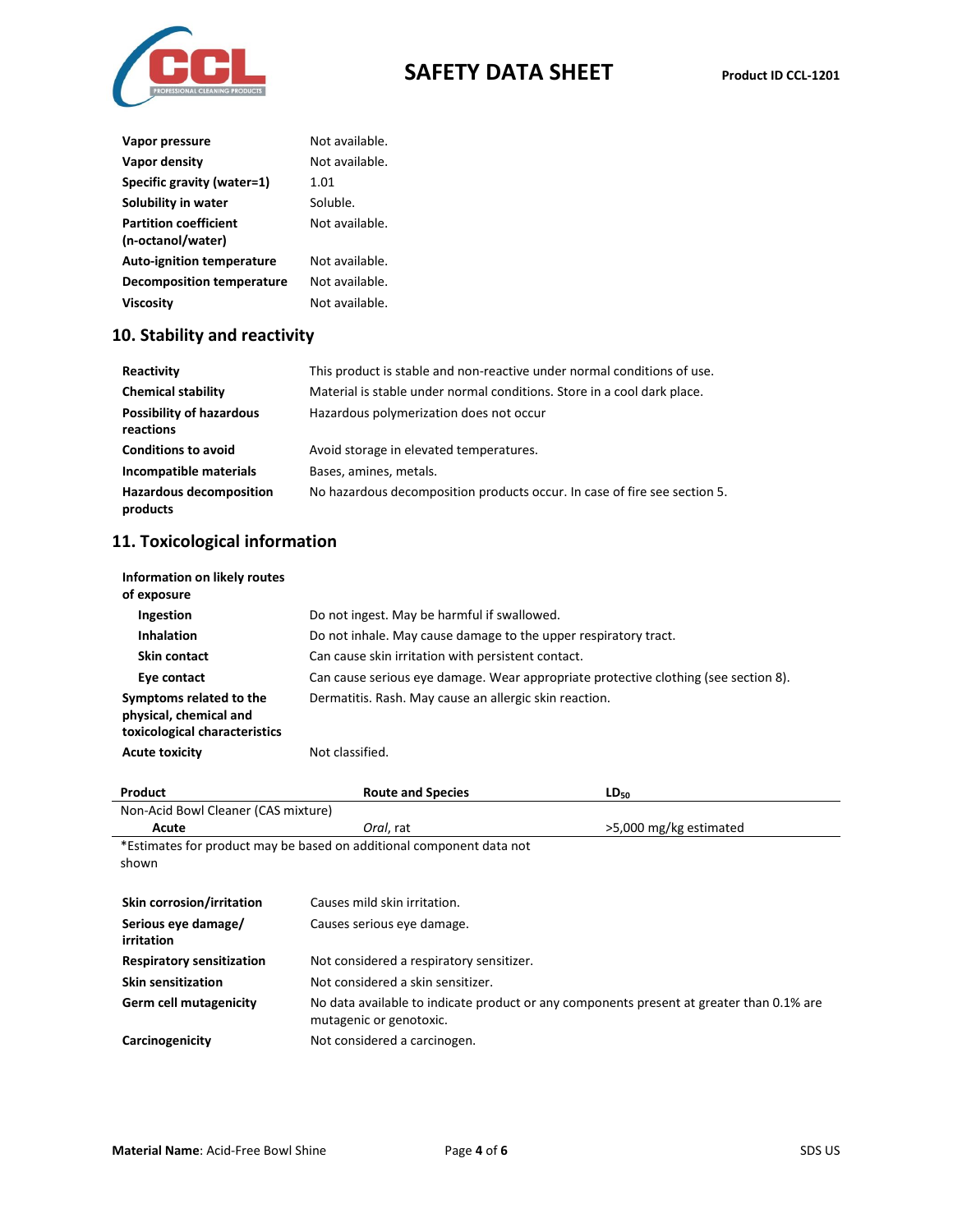

 $\overline{\phantom{a}}$ 

#### **OSHA Specifically Regulated Substances (29 CFR 1910.1001-1050)**

| Not Listed.                                           |                    |
|-------------------------------------------------------|--------------------|
| <b>Reproductive toxicity</b>                          | No data available. |
| Specific target organ toxicity<br>- single exposure   | No data available. |
| Specific target organ toxicity<br>- repeated exposure | No data available. |
| <b>Aspiration hazard</b>                              | No data available. |

## **12. Ecological information**

| <b>Ecotoxicity</b>                              |                                                                      |                               |  |
|-------------------------------------------------|----------------------------------------------------------------------|-------------------------------|--|
| Product                                         | <b>Species</b>                                                       | <b>Test Results</b>           |  |
| Non-Acid Bowl Cleaner (CAS mixture)             |                                                                      |                               |  |
| Aquatic                                         |                                                                      |                               |  |
| Fish                                            | <b>Fathead Minnow</b>                                                | $LC_{50}$ =243 mg/L estimated |  |
| Crustacea                                       | Daphnia                                                              | $EC_{50} = 6$ mg/L estimated  |  |
|                                                 | *Estimates for product may be based on additional component data not |                               |  |
| shown                                           |                                                                      |                               |  |
|                                                 |                                                                      |                               |  |
| Persistence and                                 | No data available.                                                   |                               |  |
| degradability                                   |                                                                      |                               |  |
| <b>Bio-accumulative potential</b>               | Not data available                                                   |                               |  |
| Partition coefficient n-octanol/water (log Kow) |                                                                      |                               |  |
|                                                 | Not available.                                                       |                               |  |
| Mobility in soil                                | No data available.                                                   |                               |  |
| <b>Other adverse effects</b>                    | Harmful to plants or wildlife in high concentrations.                |                               |  |

### **13. Disposal considerations**

| <b>Disposal instructions</b>          | Collect and reclaim or dispose in sealed containers at licensed waste disposal site. Dispose<br>of contents/container in accordance with local/regional/national/international regulations.                            |
|---------------------------------------|------------------------------------------------------------------------------------------------------------------------------------------------------------------------------------------------------------------------|
| Local disposal regulations            | Dispose in accordance with all applicable regulations                                                                                                                                                                  |
| Hazardous waste code                  | The waste code should be assigned in discussion between the user, the producer and the<br>waste disposal company.                                                                                                      |
| Waste from residues/unused<br>product | Dispose of in accordance with local regulations. Empty containers or liners may retain some<br>product residues. This material and its container must be disposed of in a safe manner<br>(see: Disposal instructions). |
| Contaminated packaging                | Empty containers should be taken to an approved waste handling site for recycling or<br>disposal. Since emptied containers may contain product residue, follow label warnings<br>even after container is emptied.      |

### **14. Transport information**

#### **DOT**

Not classified as dangerous goods.

#### **15. Regulatory information**

**US federal regulations** .